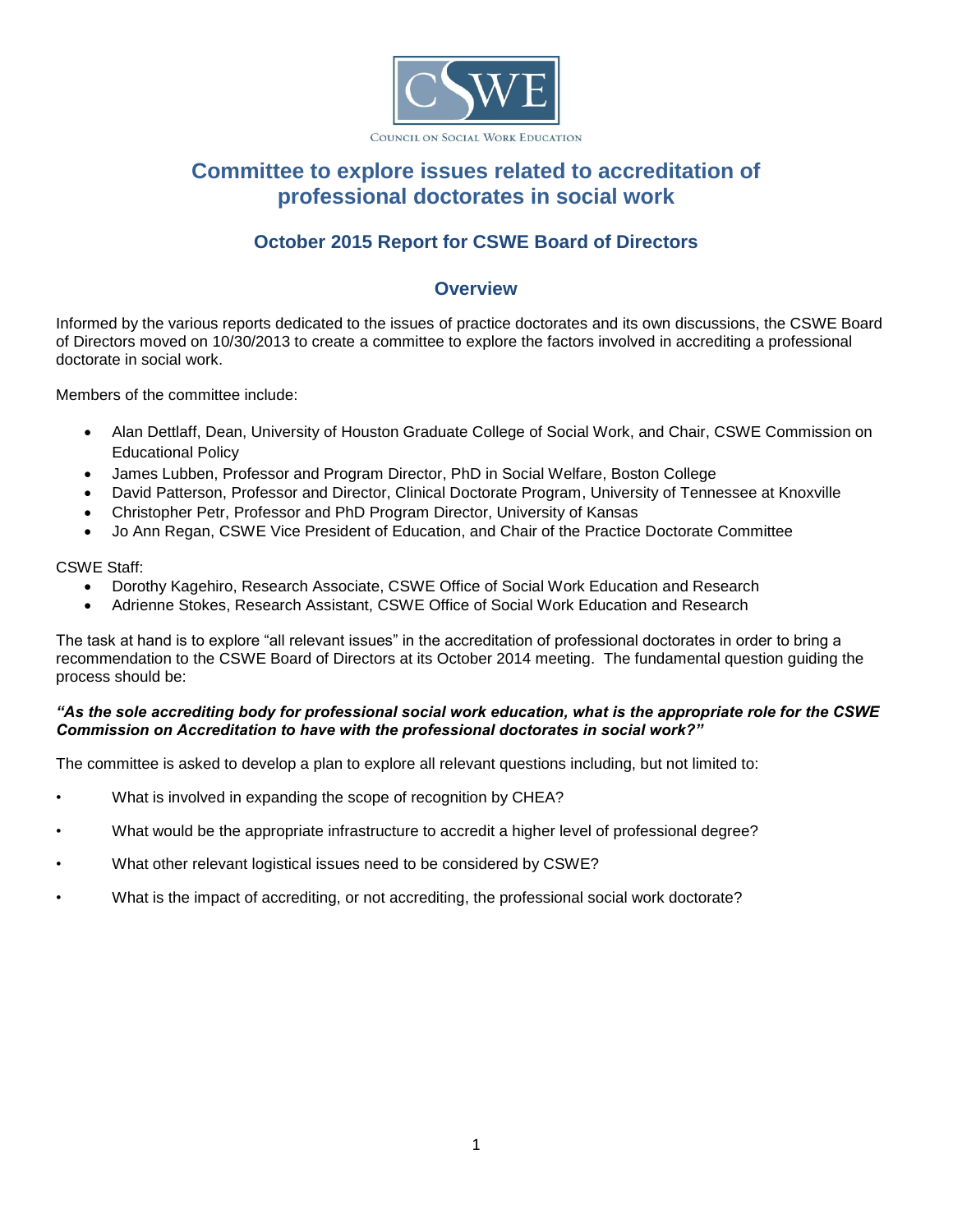## **Committee Activities**

The Committee carried out the following activities since June 2015:

- 1. Conducted one conference call meeting in July 2015 to review the survey, cover letter and other materials before the survey was distributed.
- **2.** Began part 2 of Stage 1 recommendation activities as directed by CSWE Board of Directors at the October 2014 Board Meeting:
- 3. The Committee had an additional conference call on Monday, October 5, 2015 following the distribution of the draft report to the Board.
	- 1. Committee reviewed and discussed survey results. Possible reasons for mixed opinions reflected in survey:
		- a. DSW programs at different stages and have different purposes.
		- b. Survey participants represent small number of DSW programs. More such programs being launched every year.
	- 2. Questions raised and discussed:
		- a. Should we include nonacademic/non-accreditation viewpoints in this process?
		- b. Would non-accreditation parties be able to provide useful input? Would their involvement be premature at this time? What if they don't want to be involved at this time?
		- c. Is it better for this process to be just accreditation-focused for now?
		- d. What would be the value added by a DSW (beyond that of MSW)?
		- e. What would be a DSW curriculum if programs were accredited?
		- f. Should there be more input from doctoral programs (DSW and PhD)?
		- g. We don't want to be in the position of having to "grandfather" in DSW programs not housed in institutions with accredited social work programs if the accreditation process moves forward too slowly or is put on hold.
		- h. What if the Board pursued a parallel process with other social work organizations to involve multiple stakeholders (e.g., employers) and to broaden the perspectives brought to bear on the issue?
		- i. What about retaining the language of "general content" and "educational outcomes" but dropping language referring to "competencies"?
		- j. What were the viewpoints represented on the nursing task force?

### *Stage 1(part 2) Activity*

- 1. Completed follow-up survey with current and planned advanced practice doctoral programs to determine interest in seeking accreditation and perception of advantages/disadvantages and utility of accreditation for advanced practice doctoral programs. Survey invitations were sent to 19 contacts for advanced practice doctoral programs on August 19, 2015, through Zarca Interactive, an internet-based survey administration platform. The survey closed on September 14, 2015. Eleven (64.7%) programs participated out of 17 successfully delivered invitations.
- 2. Survey results indicate mixed interest in seeking accreditation and varied perceptions on the advantages/disadvantages and utility of accreditation for advanced practice doctoral programs. Detailed survey findings are included in Appendix A.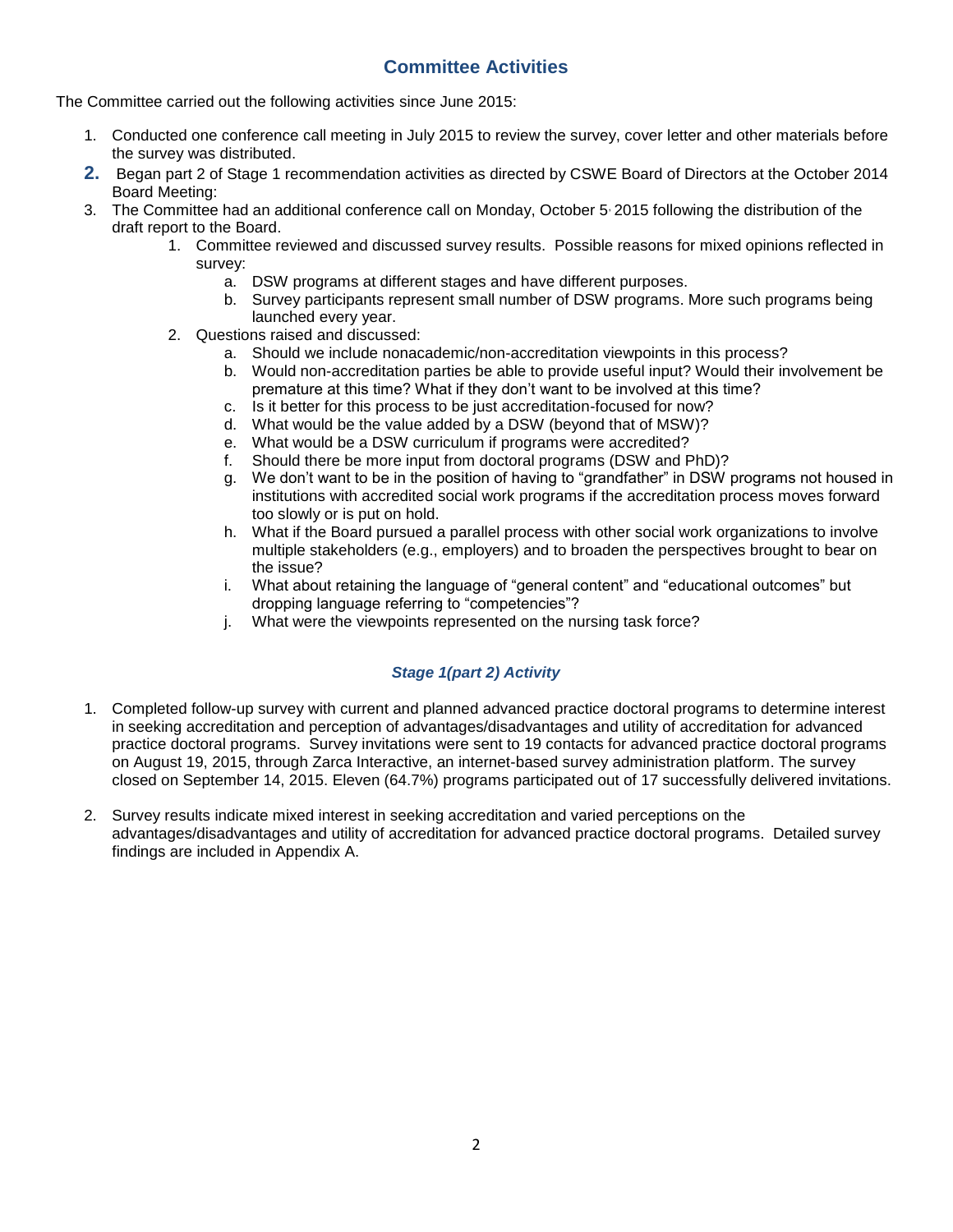## **Committee Recommendations**

The committee's recommendations were presented and approved at the October 2014 Board meeting and are listed below. Stage 1 activities have now been completed. The committee is presenting to the Board a modified Stage 2 recommendation from the previous October 2014 report in response to the survey findings.

## **Previous Recommendations**

### *Stage 1*

- 1. Survey current CSWE accredited programs to determine current and possible future advanced practice doctoral programs
	- Add items to 2014 Annual Survey, MSW Program section:
		- "Is your institution planning to offer an advanced practice doctorate degree in social work?"
			- i. We already offer such a degree
			- ii. Yes, in the next academic year.
			- iii. Yes, within 2 academic years.
			- iv. No
		- "What type of advanced practice doctorate is offered or planned to be offered?--clinical, teaching, administrative, other?"
- 2. Conduct follow-up interviews with these programs and key informants (deans, program directors, graduates, and current students) at the current or planned (non-PhD) advanced practice doctorate programs in the United States to determine interest in seeking accreditation and perception of advantages/disadvantages and utility of accreditation for advanced practice doctoral programs.

### *Stage 2*

If CSWE's COA decides to move forward with doing pilot reviews of the advanced practice doctorate with any programs indicating interest, the following would need to be considered:

- 3. Initiate a process similar to the two year process nursing employed to develop a report entitled the *Essentials of Doctoral Education for Advanced Practice Nursing* (see [http://www.aacn.nche.edu/dnp/Essentials.pdf\)](http://www.aacn.nche.edu/dnp/Essentials.pdf). An appropriate structure would need to be created. The nursing association (AACN) created the Task Force on the Essentials of Nursing Education for the Doctorate of Nursing Practice and charged this task force with development of the curricular expectations that guided and shaped DNP education. See [http://www.aacn.nche.edu/publications/position/DNPEssentials.pdf.](http://www.aacn.nche.edu/publications/position/DNPEssentials.pdf) However, it was noted by the nursing accreditor (CCNE) that it has been difficult to develop standards on essentials that were developed by a group outside of the accrediting decision-making body. The Board could consider involving other groups/stakeholders besides the Commission on Educational Policy (COEP) and Commission on Accreditation (COA) to develop documents defining "essentials" for advanced practice doctoral education. However, the COEP and COA are the current CSWE Commissions that could focus on developing:
	- Educational policy and standards
	- Indicators of quality for advanced practice doctoral programs- need more involvement and information about the development and process of the advanced practice doctoral essentials from nursing and/or other professions
	- General content and educational outcomes
	- Continuum of advanced or specialized practice from master's to doctoral degrees

### *Stage 3*

Once the essentials are established, CSWE would need to do the following:

- 4. Develop an accreditation process and fee structure by the Office of Social Work Accreditation
- 5. Seek authorization from CSWE's Commission on Accreditation (accreditation decision-making body) on the accreditation review process
- 6. Notify the CHEA Committee on Recognition of its intent to begin conducting pilot reviews for a change in the scope of recognition
- 7. Begin pilot reviews of advanced practice doctorate programs that volunteer to seek accreditation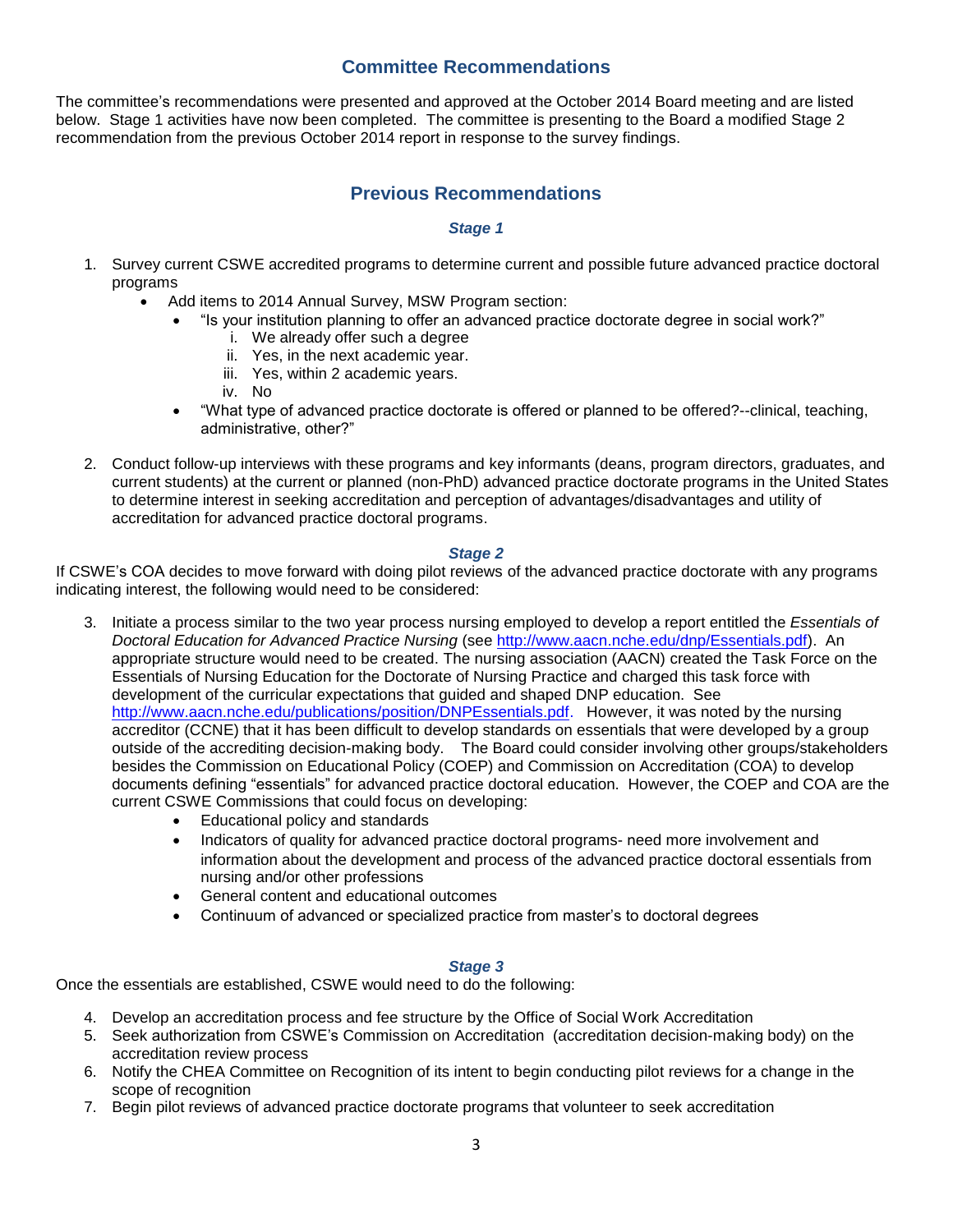## **Modified Committee Recommendation for Stage 2**

- Initiate a process similar to the process nursing employed to develop a report on the continuum of social work education that focuses on general content and differentiation amongst the social work degrees (associate, BSW, MSW, research focused PhD and advanced practice doctorates) with multiple groups/stakeholders besides the Commission on Educational Policy (COEP) and Commission on Accreditation (COA). See the nursing report at <http://www.aacn.nche.edu/publications/position/DNPEssentials.pdf>
- Identify what is the general curriculum content and educational outcomes of the advanced practice doctorate level with the involvement of multiple stakeholders (SSWR, GADE, BSW, MSW, PhD and DSW programs).
- An appropriate structure would need to be created to conduct the above process that includes the multiple stakeholders identified. Nursing utilized a task force representing multiple constituencies in advanced nursing practice (see Appendix B in nursing report). The task force conducted multiple regional meetings to provide opportunities for feedback from a diverse group of stakeholders. Additionally, a national stakeholders' conference was held with nursing education leaders and other professional organizations. Other stakeholders the committee discussed included social work organizations, employers, and graduates of DSW programs to gain a broader understanding of the role of the advanced practice doctorate to the social work profession.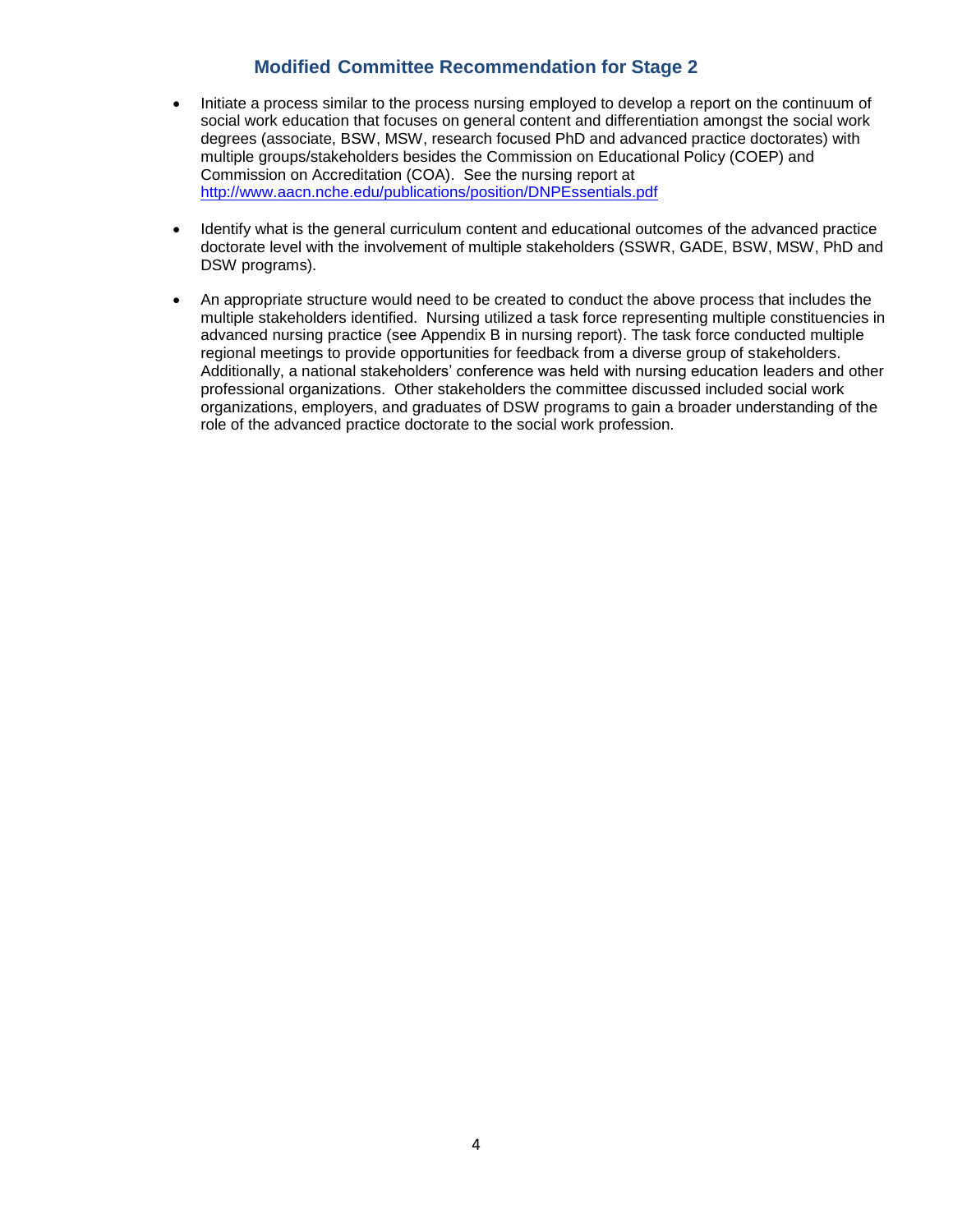# **APPENDIX A:**

# **Findings of the 2015 Survey on the Social Work Practice Doctorate: Report for the Practice Doctorate Committee**

# **September 2015**

## **Prepared by the Department of Educational Initiatives and Research**

# **Background**

Members of the Practice Doctorate Committee

- Alan Dettlaff, Dean, University of Houston Graduate College of Social Work, and Chair, CSWE Commission on Educational Policy
- James Lubben, Professor, and Program Director, PhD in Social Welfare, Boston College
- David Patterson, Professor, and Director, Clinical Doctorate Program, University of Tennessee at Knoxville
- Christopher Petr, Professor, and PhD Program Director, University of Kansas
- Jo Ann Regan, CSWE Vice President of Education, and Chair of the Practice Doctorate Committee

In October 2013, the CSWE Board of Directors moved to create a committee to explore the factors involved in accrediting a professional doctorate in social work. The Practice Doctorate Committee was asked to explore "all relevant issues" in the accreditation of professional doctorates in order to bring recommendations to the CSWE Board of Directors at its October 2014 meeting. The committee presented its report at this meeting, and the Board voted to begin Stage 1 recommendation activities to survey programs to determine current and possible future advanced practice doctoral programs in social work. In the 2014 CSWE Annual Survey, master's programs were asked to indicate current or future advanced practice doctoral programs at their institutions. Additional research identified institutions with such programs. A survey was conducted to determine interest in seeking accreditation and perceptions of advantages/disadvantages and utility of accreditation for advanced practice doctoral programs. The purpose of the survey was to assist the CSWE Board in deciding on the appropriate role, if any, for the CSWE Commission on Accreditation concerning professional practice doctorates in social work

Survey invitations were sent to 19 contacts for advanced practice doctoral programs on August 19, 2015, through Zarca Interactive, an internet-based survey administration platform. The survey closed on September 14, 2015. Eleven (64.7%) programs participated out of 17 successfully delivered invitations.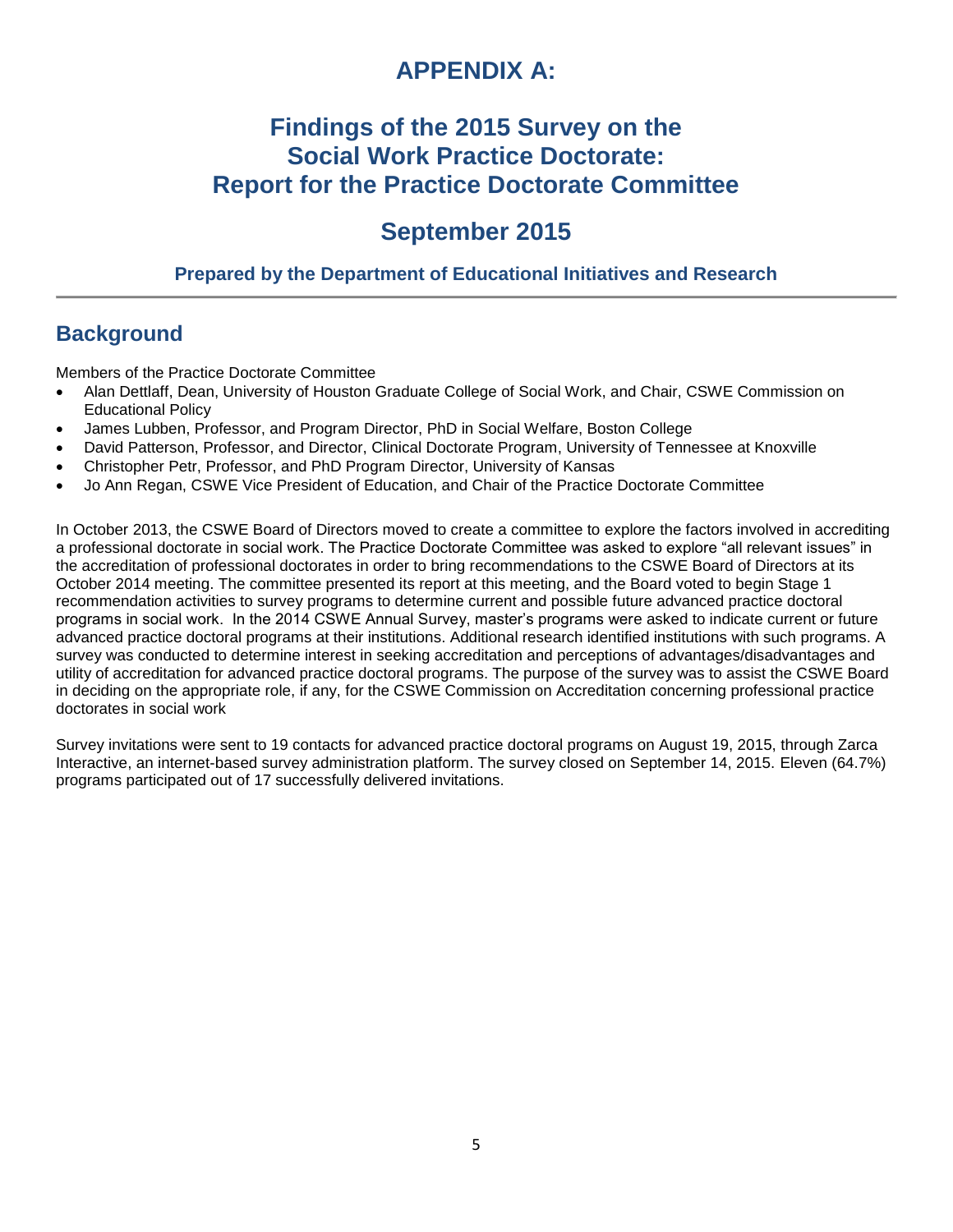# **Survey Findings**

## **Program Descriptions**

| <b>CSWE</b><br><b>Region</b> | <b>CSWE-</b><br><b>Accredited</b><br><b>Programs at</b><br><b>Institution</b> | <b>Auspice</b>    | <b>Carnegie</b><br><b>Classification</b> |
|------------------------------|-------------------------------------------------------------------------------|-------------------|------------------------------------------|
| Northeast                    | <b>BSW &amp; MSW</b>                                                          | Public            | RU/VH                                    |
| Northeast                    | <b>BSW &amp; MSW</b>                                                          | Private-Other     | RU/VH                                    |
| South Central                | <b>MSW</b>                                                                    | Private-Other     | RU/VH                                    |
| Southeast                    | <b>BSW &amp; MSW</b>                                                          | Public            | RU/VH                                    |
| Mid-Atlantic                 | <b>MSW</b>                                                                    | Private-Other     | RU/VH                                    |
| Southeast                    | <b>BSW &amp; MSW</b>                                                          | Public            | RU/H                                     |
| Mid-Atlantic                 | <b>BSW &amp; MSW</b>                                                          | Public            | RU/H                                     |
| National                     | None                                                                          | <b>For-Profit</b> | <b>DRU</b>                               |
| <b>Great Lakes</b>           | <b>BSW &amp; MSW</b>                                                          | Private-Other     | Master's/L                               |
| <b>Great Lakes</b>           | <b>BSW &amp; MSW</b>                                                          | Private-Other     | Master's/L                               |
| Mid-Atlantic                 | <b>BSW &amp; MSW</b>                                                          | Public            | Master's/L                               |

### **Table 1. Profile of Survey Respondents**

### **Table 2. Basic Carnegie Classification**

| <b>Category</b>                                  | <b>Description</b>                                                                                                                                                               |
|--------------------------------------------------|----------------------------------------------------------------------------------------------------------------------------------------------------------------------------------|
| <b>Doctorate-Granting</b><br><b>Universities</b> | Institutions that awarded at least 20 research doctoral degrees.                                                                                                                 |
| RU/VH                                            | Research universities (very high research activity)                                                                                                                              |
| RU/H                                             | Research universities (high research activity)                                                                                                                                   |
| DR/U                                             | Doctoral/research universities                                                                                                                                                   |
| <b>Master's Colleges</b>                         | Institutions that awarded at least 50 master's degrees and fewer than 20 doctoral                                                                                                |
| and Universities                                 | degrees.                                                                                                                                                                         |
| Master's/L                                       | Master's colleges and universities (larger programs)                                                                                                                             |
| Master's/M                                       | Master's colleges and universities (medium programs)                                                                                                                             |
| Master's/S                                       | Master's colleges and universities (smaller programs)                                                                                                                            |
| <b>Baccalaureate</b><br><b>Colleges</b>          | Institutions where baccalaureate degrees represent at least 10% of all undergraduate<br>degrees and where fewer than 50 master's degrees or 20 doctoral degrees were<br>awarded. |
| Bac/A&S                                          | Baccalaureate colleges - Arts and sciences                                                                                                                                       |
| Bac/Diverse                                      | Baccalaureate colleges - Diverse fields                                                                                                                                          |
| Bac/Assoc                                        | Baccalaureate/associate's colleges                                                                                                                                               |

#### **Table 3. Type of Practice Doctorate Currently Offered or To Be Offered in Future (Programs Were Able to Select More Than One Category, If Applicable)**

| <b>Type of Degree</b> | <b>Number</b> | <b>Percent</b> |
|-----------------------|---------------|----------------|
| Clinical              |               | 63.6           |
| Teaching              | 3             | 27.3           |
| Administration        | $\mathcal{P}$ | 18.2           |
| Policy                | 2             | 18.2           |
| General               | $\mathcal{P}$ | 18.2           |
| Respondents           | 11            |                |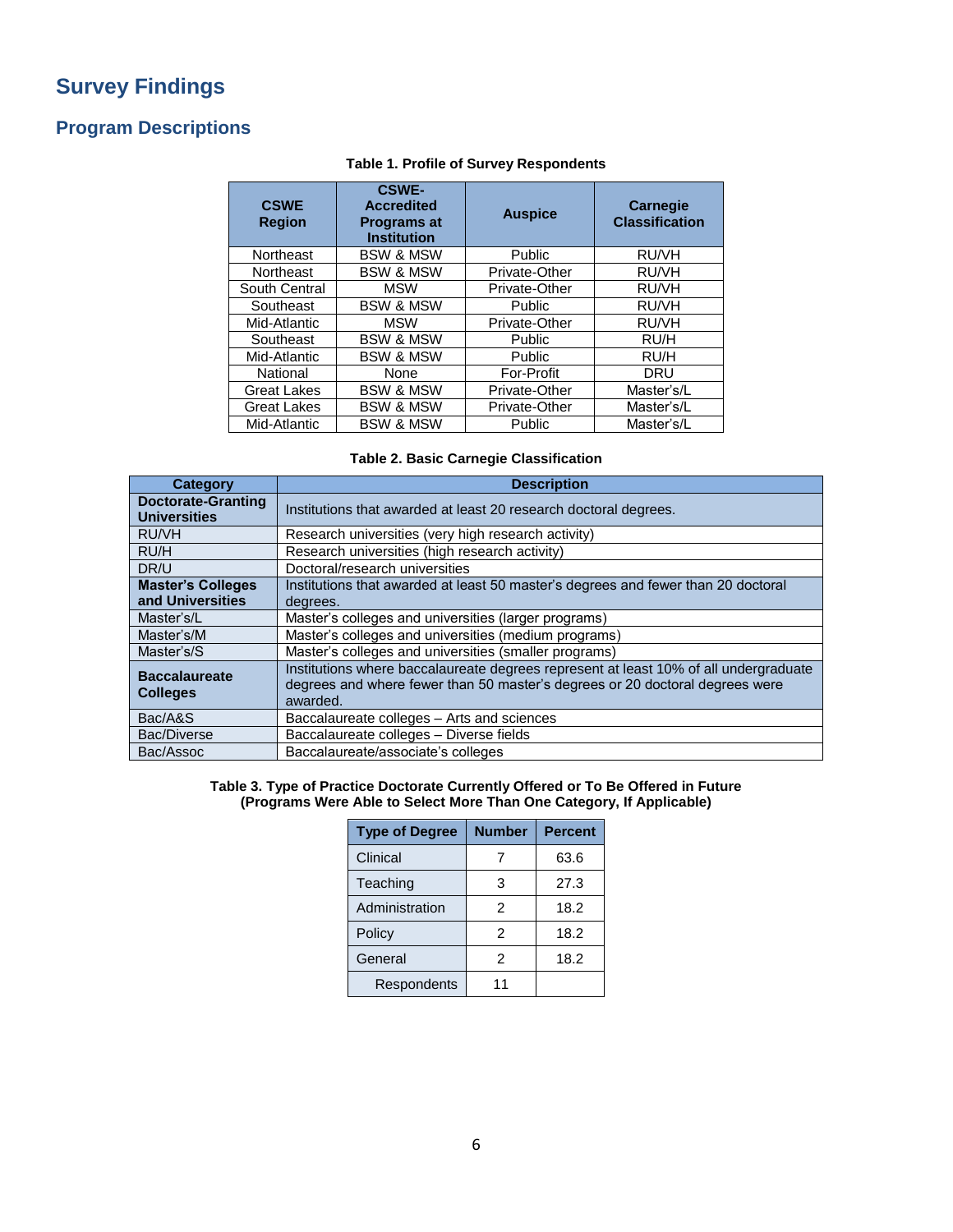| Table 4. Name of Practice Doctorate Degree Offered |  |  |  |  |
|----------------------------------------------------|--|--|--|--|
|----------------------------------------------------|--|--|--|--|

| <b>Name of Degree</b>                                                 | <b>Number</b> | <b>Percent</b> |
|-----------------------------------------------------------------------|---------------|----------------|
| Doctor of Social Work or Doctorate in Social Work                     | 4             | 36.4           |
| Doctorate in Clinical Social Work                                     |               | 9.1            |
| Doctor of Social Work in Clinical Social Work Practice                |               | 9.1            |
| Doctorate in Social Work in Advanced Clinical Practice and Leadership |               | 9.1            |
| Doctorate in Social Work: Education as Practice                       |               | 9.1            |
| Doctor of Social Work in Leadership and Education                     | 1             | 9.1            |
| No name provided                                                      | 2             | 18.2           |
| Respondents                                                           | 11            |                |

**Table 5. Mode of Course Delivery**

| <b>Mode</b>   | <b>Number</b> | <b>Percent</b> |
|---------------|---------------|----------------|
| <b>Hybrid</b> |               | 44.4           |
| Face-to-face  | 2             | 22.2           |
| Other         | 3             | 33.3           |
| Respondents   |               |                |

Survey respondents reported the following other modes of course delivery.

- 33 weekend residencies over 3 years, (Friday, Saturday, Sunday), 24 are face-to-face and 9 are online
- Entirely online except for one week during the summer in year 2 and year 3
- Face-to-face summer orientation, face-to-face Summer Two residency each year for three years (3 courses), remaining 12 courses entirely online

|                           | <b>Allowed by School Policy</b><br>If Student Is Full-Time |      | <b>Mean Years Actually Taken</b><br>by Students to Completion |         |
|---------------------------|------------------------------------------------------------|------|---------------------------------------------------------------|---------|
| <b>Time to Completion</b> | <b>Number</b><br>Percent                                   |      | <b>Number</b>                                                 | Percent |
| 3 years                   | 3                                                          | 30.0 |                                                               | 87.5    |
| More than 3 years         | 5                                                          | 50.0 |                                                               | 12.5    |
| Other                     |                                                            | 20.0 | --                                                            | --      |
| Respondents               | 10                                                         |      | 8                                                             |         |

Survey respondents reported the following other school policies regarding degree completion.

 Course work is 3 years and students have 4 years to complete it or they are terminated from the program.

Expectation is 3 years but maximum time to degree is 5 years.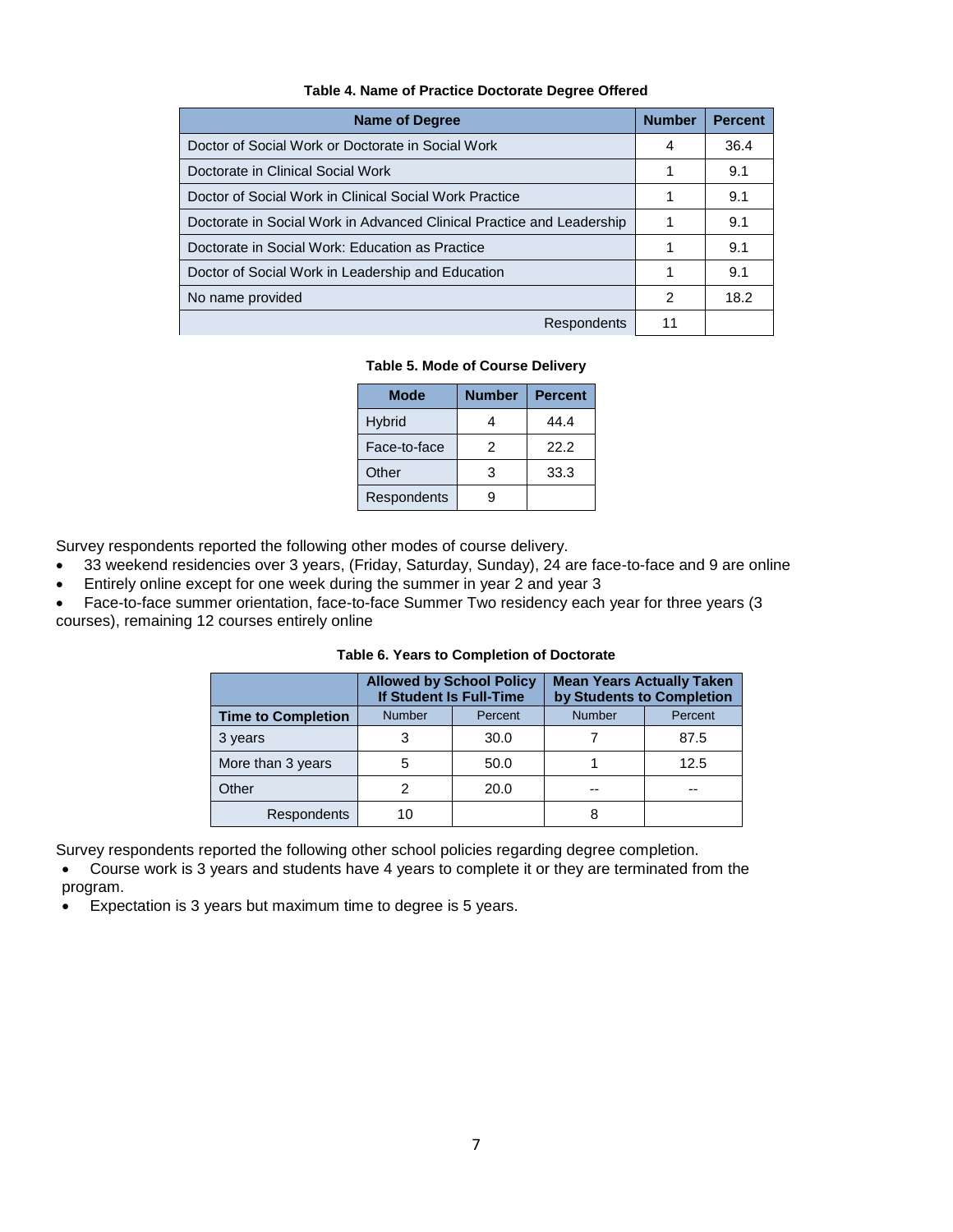|  |  | Table 7. Number of Current or Expected Students in Program |
|--|--|------------------------------------------------------------|
|  |  |                                                            |

| <b>Students in Program</b>                    | <b>Number</b> | <b>Percent</b> |
|-----------------------------------------------|---------------|----------------|
| $10 - 20$                                     | 3             | 30.0           |
| 21 or more                                    | հ             | 60.0           |
| Have not admitted first<br>cohort of students |               | 10.0           |
| Respondents                                   | 10            |                |

| <b>Student Debt Load</b> | <b>Number</b> | <b>Percent</b> |
|--------------------------|---------------|----------------|
| Less than \$20,000       |               | 20.0           |
| $$20,000 - $30,000$      | 3             | 60.0           |
| $$30,001 - $40,000$      |               |                |
| $$40,001 - $50,000$      |               | 20.0           |
| More than \$50,000       |               |                |
| Respondents              |               |                |

## **Perceptions of Accreditation**

**Table 9. Opinion of Accrediting Social Work Programs Offering Practice Doctorates**

| <b>Opinion</b>      | <b>Number</b> | <b>Percent</b> |
|---------------------|---------------|----------------|
| Strongly opposed    | 3             | 33.3           |
| Moderately opposed  |               | 11.1           |
| Somewhat opposed    | 2             | 22.2           |
| Somewhat in favor   |               | 11.1           |
| Moderately in favor |               |                |
| Strongly in favor   | 2             | 22.2           |
| Respondents         | 9             |                |
| Mean rating         | 3.00          |                |
|                     |               |                |

Respondents offered the following reasons for their opinions in favor or opposition to accreditation.

*"What are your primary reasons for opposing/favoring accreditation of social work programs offering practice doctorates?"*

- Strongly in favor: Accreditation marks programs as meeting national standards. We have designed our program with accreditation in mind and will not have difficulty completing the process. Of course there is cost, and that cost may be transferred to students, but the standardization of quality across programs is of benefit to students and the entire profession.
- Somewhat in favor: I would want some form of accreditation so that it prevents and "anything goes" as a practice doctorate. There must be some floor level of requirements (number of courses, number of full-time committed faculty, dissertation or its equivalent requirements, etc.). I want some room so that all practice doctorates don't look alike, except for the floor requirements.
- Somewhat opposed: If state licensing is the end game then I can see the rationale. If not, then I'm not so sure it's needed (we don't do it for the PhD, and I continue to think this is a good thing).
- Moderately opposed: Concerned about limiting the autonomous development of doctoral curriculum aimed at encouraging advanced critical thinking utilizing a huge amount of non-social work primary source material. Also, in looking at doctoral social work programs across the country, it is clear that some DSWs do not have a dissertation component, while others do. I am concerned that accreditation will hamper this creativity and stifle the educational advantages of most programs.
- Strongly opposed: Restriction on curriculum. Lack of innovation and creativity. It will create too much homogeneity among programs - despite your protests to contrary. It will play to the least common denominator as BSW and MSW accreditation does not. This is an advanced practice degree requiring the MSW degree which is considered the terminal practice degree so minimal requirements have already been met. This is just one more way that CSWE is finding to charge social work programs.
- Strongly opposed: I am opposed to CSWE accreditation of doctoral programs for the following reasons: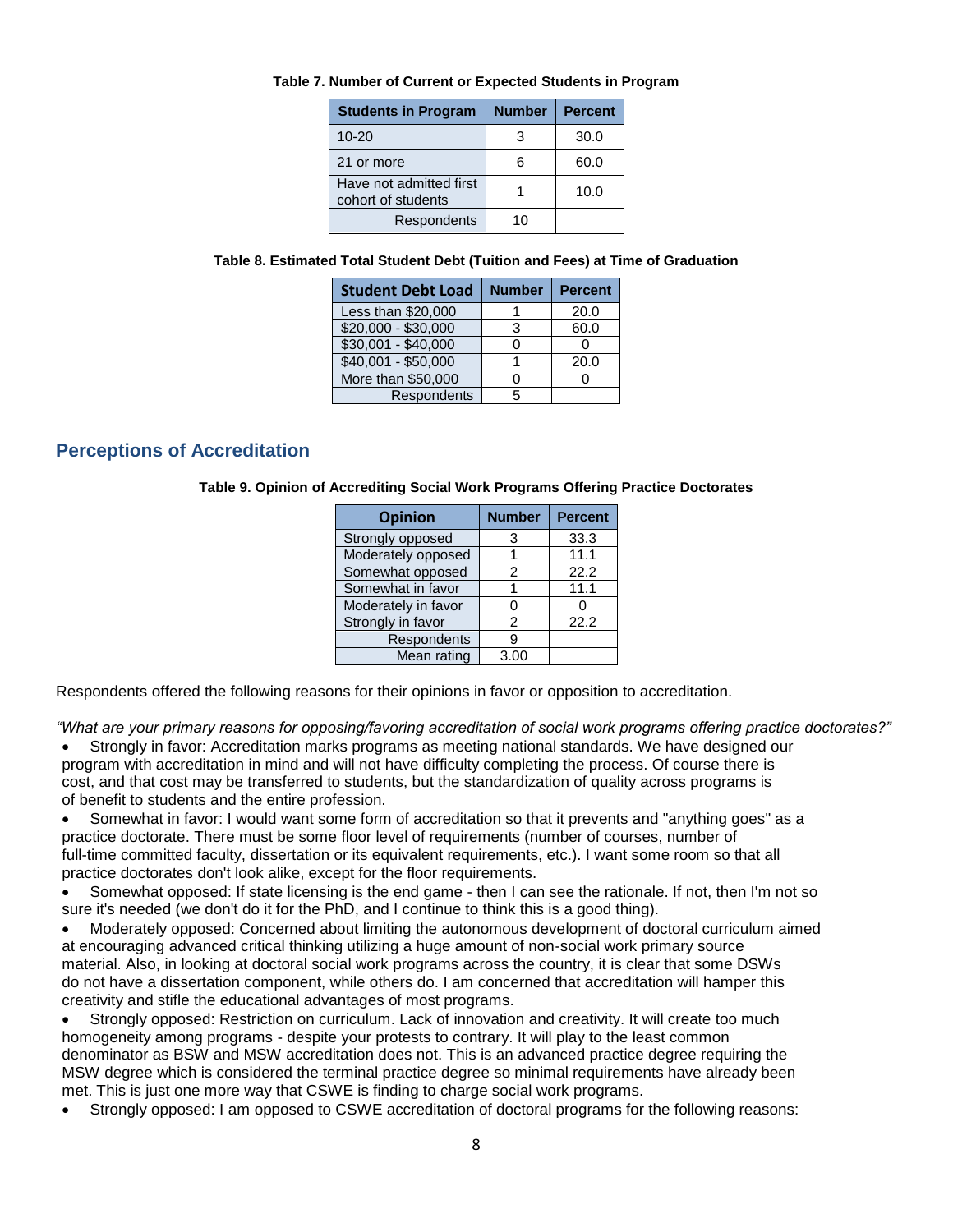It would beg the complicated question of whether to accredit PhD programs that are practice-oriented, of which there are several. It would be a tacit step toward changing the terminal degree for social work practice from the masters to t doctorate.

Professional licensing and credentialing is tied to the MSW.

I'm not convinced CSWE is the appropriate body if the point is quality control.

 Strongly opposed: The terminal practice degree in social work is the MSW. Both Ph.D. and DSW degrees do not enhance practice in that they are not required in any state for licensing and they do not add to the reimbursement rate for clinicians (i.e., Ph.D. and DSW practitioners do not receive higher reimbursements by insurance companies relative to MSWs). CSWE already regulates licensed social work practice through its accreditation of programs.

 [No opinion given]: Since all students are required for admission to have an MSW and be licensed (LMSW or LCSW) in New York, incoming students have met the requirements for licensing as a social worker. There is no additional license following the DSW. Therefore I do not see accreditation as necessary for this program. The program will focus on teaching social practice and leadership in practice settings, including implementing evidence-based practice services.

Respondents' perceptions of claimed advantages to accreditation are tabled below from least to most persuasive (by mean rating).

| <b>Claimed Advantage</b>                                                               | <b>Not At All</b><br><b>Persuasive</b><br>$(\%)$ | <b>Somewhat</b><br><b>Persuasive</b><br>$(\%)$ | <b>Moderately</b><br><b>Persuasive</b><br>$(\%)$ | <b>Very</b><br><b>Persuasive</b><br>$(\%)$ | <b>Extremely</b><br><b>Persuasive</b><br>$(\%)$ | <b>Mean</b><br><b>Rating</b><br>$(1-5)$<br>scale) |
|----------------------------------------------------------------------------------------|--------------------------------------------------|------------------------------------------------|--------------------------------------------------|--------------------------------------------|-------------------------------------------------|---------------------------------------------------|
| Improves graduates' opportunities for licensure                                        | 90.0                                             | 0                                              | 0                                                | 0                                          | 10.0                                            | 1.40                                              |
| Increases the number of applicants                                                     | 80.0                                             | $\Omega$                                       | $\Omega$                                         | 20.0                                       | 0                                               | 1.60                                              |
| Improves the quality of applicants                                                     | 70.0                                             | 10.0                                           | 10.0                                             | 10.0                                       | $\Omega$                                        | 1.60                                              |
| Offers a competitive advantage in recruitment<br>of applicants                         | 70.0                                             | 0                                              | 10.0                                             | 20.0                                       | 0                                               | 1.80                                              |
| Provides graduates with a competitive<br>advantage in the job market                   | 60.0                                             | 20.0                                           | 0                                                | 10.0                                       | 10.0                                            | 1.90                                              |
| Provides a competitive advantage in attracting<br>qualified faculty                    | 50.0                                             | 20.0                                           | 20.0                                             | 0                                          | 10.0                                            | 2.00                                              |
| Ensures minimum standards                                                              | 50.0                                             | 20.0                                           | 10.0                                             | 0                                          | 20.0                                            | 2.20                                              |
| Provides means of comparison with practice<br>doctorate programs at other institutions | 60.0                                             | $\Omega$                                       | 10.0                                             | 10.0                                       | 20.0                                            | 2.30                                              |
| Provides standards that can be cited in<br>obtaining resources from our institution    | 50.0                                             | 20.0                                           | 0                                                | 10.0                                       | 20.0                                            | 2.30                                              |
| Number of respondents                                                                  |                                                  |                                                |                                                  |                                            |                                                 | 10                                                |

#### **Table 10. Perceptions of Claimed Advantages of Accrediting Social Work Programs Offering Practice Doctorates**

Respondents' perceptions of claimed disadvantages to accreditation are tabled below from least to most persuasive (by mean rating).

**Table 11. Perceptions of Claimed Disadvantages of Accrediting Social Work Programs Offering Practice Doctorates**

| <b>Claimed Disadvantage</b>                                                                            | <b>Not At All</b><br><b>Persuasive</b><br>$(\%)$ | <b>Somewhat</b><br><b>Persuasive</b><br>$(\%)$ | <b>Moderately</b><br><b>Persuasive</b><br>(%) | <b>Very</b><br><b>Persuasive</b><br>(%) | <b>Extremely</b><br><b>Persuasive</b><br>$(\%)$ | <b>Mean</b><br>Rating<br>$(1-5)$<br>scale) |
|--------------------------------------------------------------------------------------------------------|--------------------------------------------------|------------------------------------------------|-----------------------------------------------|-----------------------------------------|-------------------------------------------------|--------------------------------------------|
| Reduces the quality of applicants                                                                      | 100                                              | 0                                              | 0                                             | 0                                       | $\Omega$                                        | 1.00                                       |
| Reduces the number of applicants                                                                       | 66.7                                             | 22.2                                           | 0                                             | 11.1                                    | $\Omega$                                        | 1.56                                       |
| Imposes a competitive disadvantage in<br>attracting qualified faculty                                  | 44.4                                             | 44.4                                           | 11.1                                          | 0                                       | $\Omega$                                        | 1.67                                       |
| Imposes a competitive disadvantage in<br>recruitment of applicants                                     | 62.5                                             | 12.5                                           | 12.5                                          | 12.5                                    | $\Omega$                                        | 1.75                                       |
| May negatively impact master's programs                                                                | 77.8                                             | $\Omega$                                       | $\Omega$                                      | $\Omega$                                | 22.2                                            | 1.89                                       |
| Imposes financial costs on students (i.e., higher<br>tuition)                                          | 33.3                                             | 22.2                                           | 11.1                                          | 22.2                                    | 11.1                                            | 2.56                                       |
| Imposes standards designed for BSW and MSW<br>programs that are not applicable to doctoral<br>programs | 44.4                                             | 11.1                                           | 0                                             | 11.1                                    | 33.3                                            | 2.78                                       |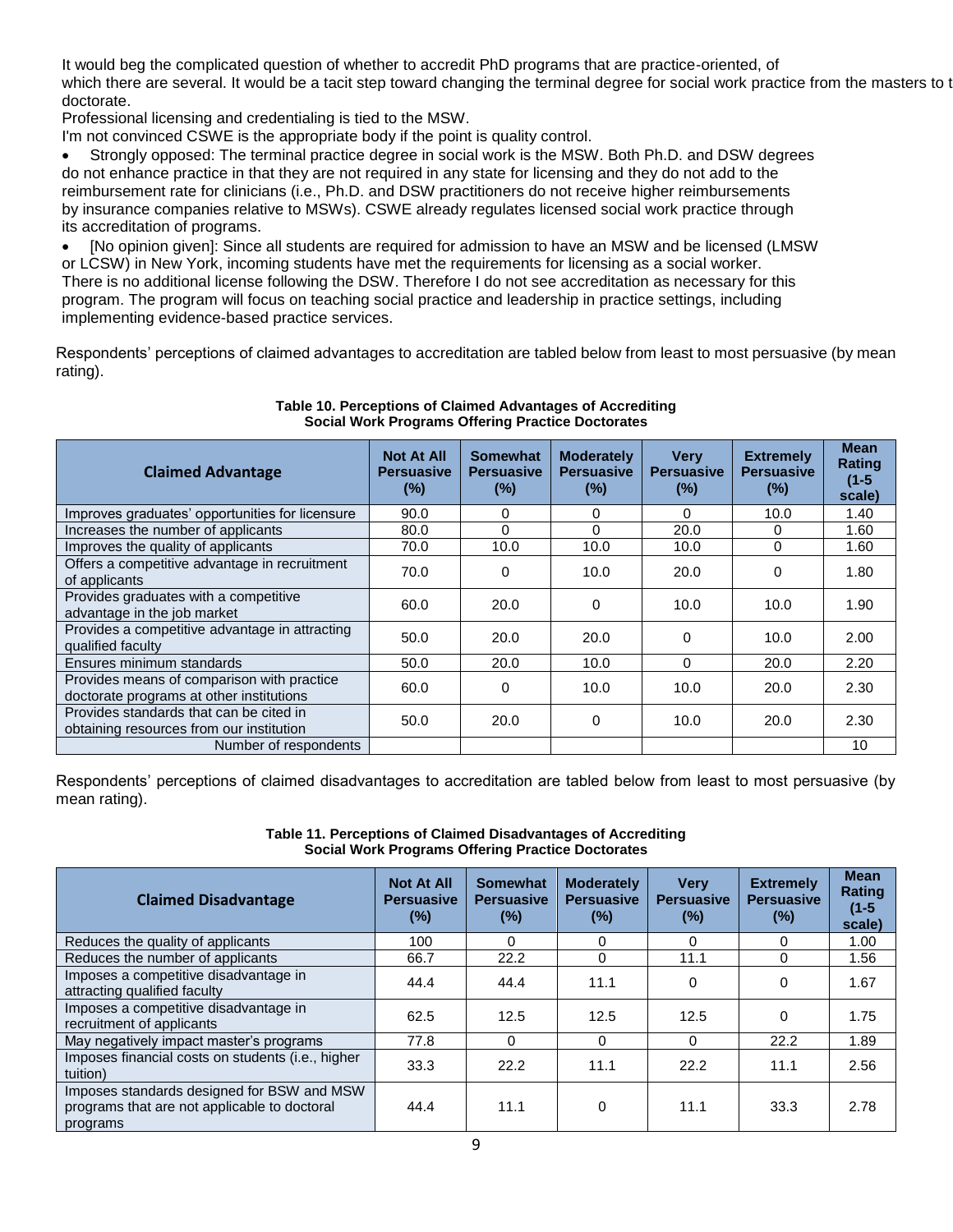| Imposes costs (financial and in<br>faculty/administrative time) associated with the<br>accreditation process and in maintaining<br>accreditation | 22.2 | 22.2 | 11.1 | 33.3 | 11.1 | 2.89  |
|--------------------------------------------------------------------------------------------------------------------------------------------------|------|------|------|------|------|-------|
| Loss of academic freedom                                                                                                                         | 33.3 | 0    | 0    | 11.1 | 55.6 | 3.56  |
| Hinders innovation and creativity in designing a<br>relevant program                                                                             | 22.2 | 11.1 | 0    | 11.1 | 22.2 | 3.67  |
| Provides no advantage to graduates in the job<br>market                                                                                          | 25.0 | 0    | 0    | 25.0 | 50.0 | 3.75  |
| Provides no advantage to graduates in licensure<br>application                                                                                   | 11.1 | 0    | 0    | 22.2 | 66.7 | 4.33  |
| Number of respondents                                                                                                                            |      |      |      |      |      | $7-9$ |

#### **Table 12. Statement of Greater Agreement**

| <b>Statement</b>                                                                                            | <b>Number</b> | <b>Percent</b> |
|-------------------------------------------------------------------------------------------------------------|---------------|----------------|
| Benefits to our program from accreditation would<br>outweigh the difficulties associated with accreditation | -3            | 33.3           |
| Difficulties associated with accreditation would<br>outweigh the benefits to our program                    | 6             | 67.7           |
| <b>Respondents</b>                                                                                          | 9             |                |

#### **Table 13. "If accreditation of advanced practice doctoral social work programs was offered, would your program apply?"**

| <b>Position</b>  | <b>Number</b> | <b>Percent</b> |
|------------------|---------------|----------------|
| Yes              |               | 44.4           |
| No               |               | 44.4           |
| <b>Undecided</b> |               | 11 1           |
| Respondents      |               |                |

Survey respondents reported the following reasons for their stance regarding application for accreditation.

*"What is your primary reason for your response to the previous question?"*

#### Yes, program would apply

 To establish basic floor standards so institution are on equal playing field for HOW many resources the school spends on the program. These programs should not be consider cash cows. There should be a very reasonable balance between expenses and income. I feel there is the possibility that too many schools will go short on expenses to make more money. Thus, one way to control this is to have minimal requirements (chair, like PhD, at least 2 full-time faculty assigned to DSW, etc.......)

- Identifying us as a quality program as well as keeping us "honest" in terms of continuous improvement.
- If the CSWE started to accredit the DSW degree, any program that didn't seek accreditation would have a liability.

 I am a firm advocate, supporter of the benefits of accreditation for students, faculty, programs and institutions. I believe 'practice' doctorates should be held accountable for meeting minimum 'quality' standards. If we license and accredit social work practice, BSW and MSW degree levels, and it is best practice to accredit practice doctorates in other professions (PsyD, EdD, DOT, DPT, DNP), we want our graduates to have comparable acceptance of their degree.

#### No, program would not apply

 We already engage in systematic, rigorous, regularly occurring evaluation of our DSW program to ensure high standards and quality. Since we require the MSW for admission, we know that our graduates have already gone through an accredited program of social work. There are no benefits from accreditation with respect to licensing or career advantage.

 This was explained in an earlier response. CSWE has never accredited Ph.D. programs and to attempt to involve itself in DSW education seems like a blatant power grab.

 Since DSW students are already established professionals who have graduated from accredited programs and hold the appropriate social work license, accreditation is superfluous and unnecessary. Accreditation based on shared curriculum standards would also dampen the creativity and variety of program design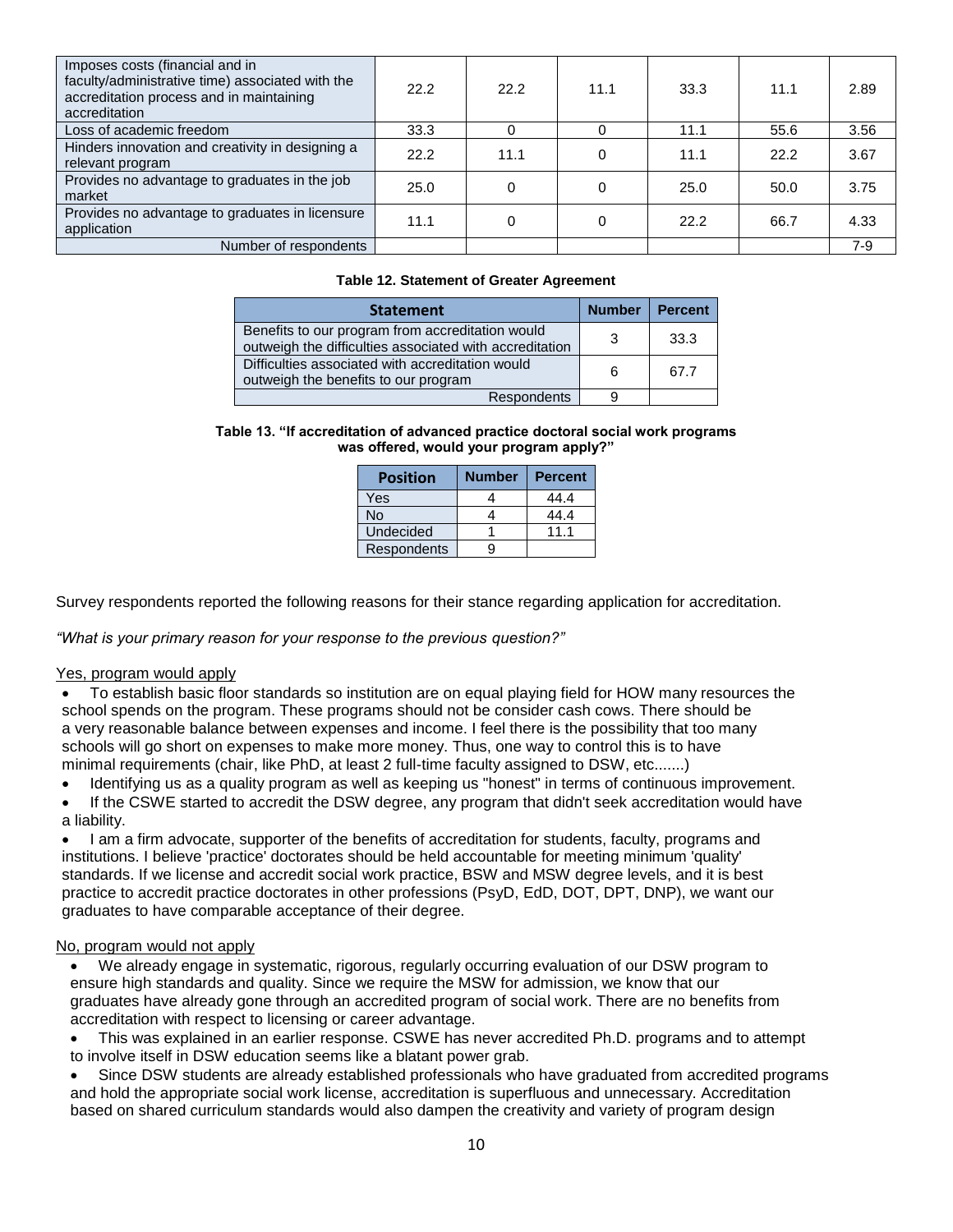and purpose at the DSW level. I think that the range of types of programs is one of the positives in the creation of DSW programs.

• Imposition of standards that would compromise the integrity of the program.